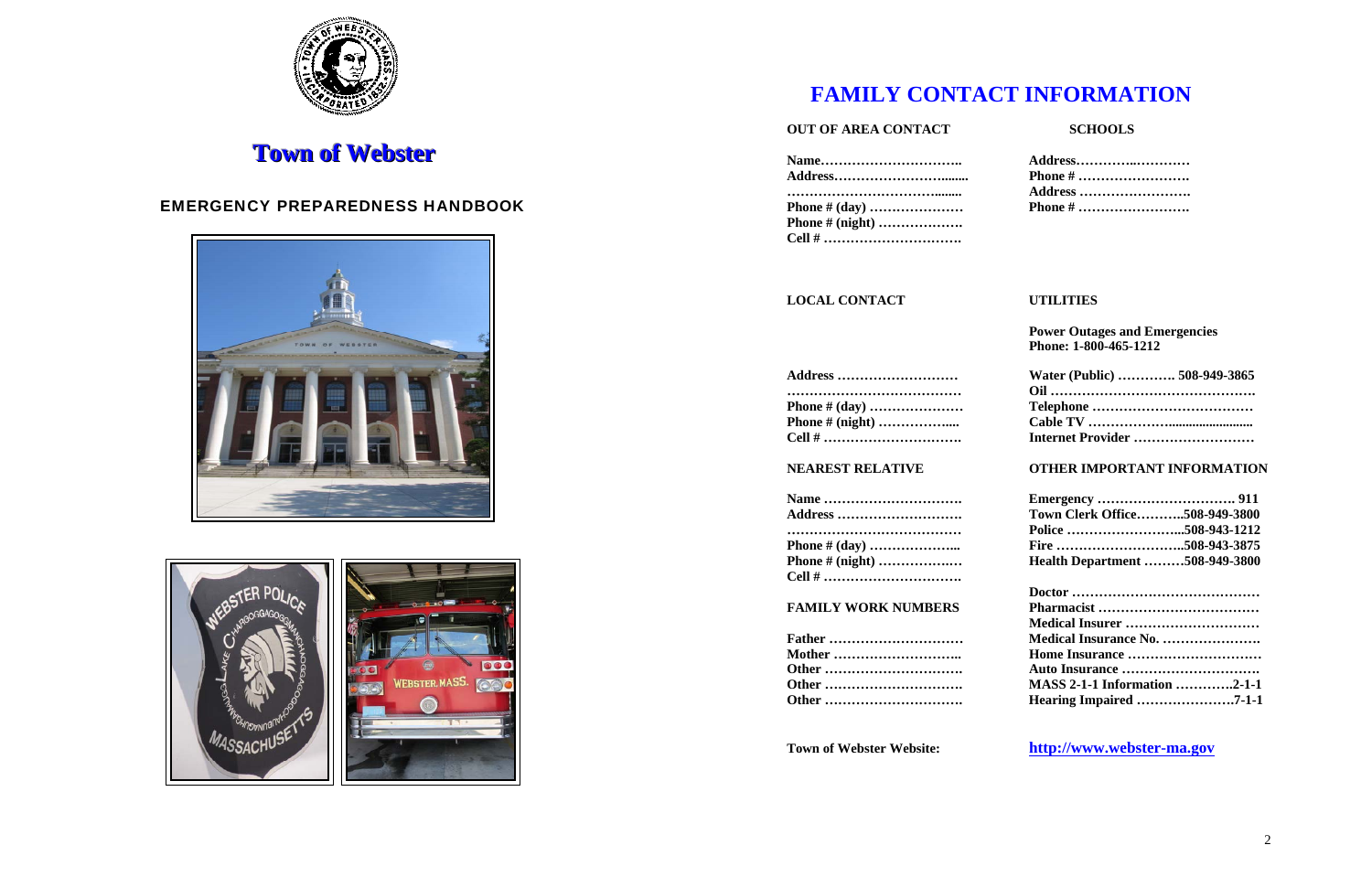### **Inside This Handbook**

|                                                                                                                                 | Page      |  |
|---------------------------------------------------------------------------------------------------------------------------------|-----------|--|
| Introduction                                                                                                                    | 4         |  |
| Hazards Facing our Community<br>and the Commonwealth                                                                            | 5         |  |
| <b>Preparing Your Family</b>                                                                                                    | $6 - 8$   |  |
| $\checkmark$ Create a Plan<br>$\checkmark$ Prepare a Disaster Kit<br>$\checkmark$ Source of Information                         |           |  |
| <b>Family Emergency Communications Plan</b>                                                                                     | 9         |  |
| Prepare for Evacuation (2 Types)                                                                                                | $10-12$   |  |
| Type 1                                                                                                                          |           |  |
| $\checkmark$ Planning for Evacuation<br>$\checkmark$ What to do if asked/told to Evacuate<br>$\checkmark$ What to Take With You |           |  |
| Type 2                                                                                                                          |           |  |
| $\checkmark$ Shelter in Place                                                                                                   |           |  |
| Preparedness for Populations with Unique Needs                                                                                  | $14 - 15$ |  |
| <b>Utility Shut-Off and Safety</b>                                                                                              | 16        |  |
| <b>Helpful Hints to Protect Your Animals</b>                                                                                    | 17        |  |
| After a Disaster/Emergency Preparedness Education                                                                               | 19-20     |  |
| <b>Maintaining Your Plan</b>                                                                                                    | 21        |  |
| <b>Call for Medical Reserve Corps Volunteers</b>                                                                                | 21<br>27  |  |
| <b>Resources and Links</b>                                                                                                      | 22        |  |

# Introduction

Dear Webster Resident:

In a continuing effort to provide meaningful and user-friendly documents to residents, I am pleased to present the Town of Webster's first edition

Emergency Preparedness Handbook. This handbook has been designed to provide you with important information to assist in planning for and making proactive decisions and plans to prepare you in the event of an emergency situation. It can be used as a reference resource or as a step-by-step manual. The focus of the content is on how to develop, practice, and maintain emergency plans that reflect what must be done before, during, and after a disaster to protect people and their property. Also included is information on how to assemble an emergency supply kit that contains the food, water, medications and other supplies in sufficient quantity for individuals and their families to survive following a disaster in the event they must rely on their own resources.

Please review the information with your family, and any others whom you may be relying on in the case of an emergency situation such as day care providers, neighbors or out-of-town emergency contacts. Keep this handbook with your emergency supply kit and review it periodically to keep information current.

It is our hope that all Webster residents take a proactive approach to family Emergency Planning to ensure that families are safe and can properly respond in the event of an emergency situation.

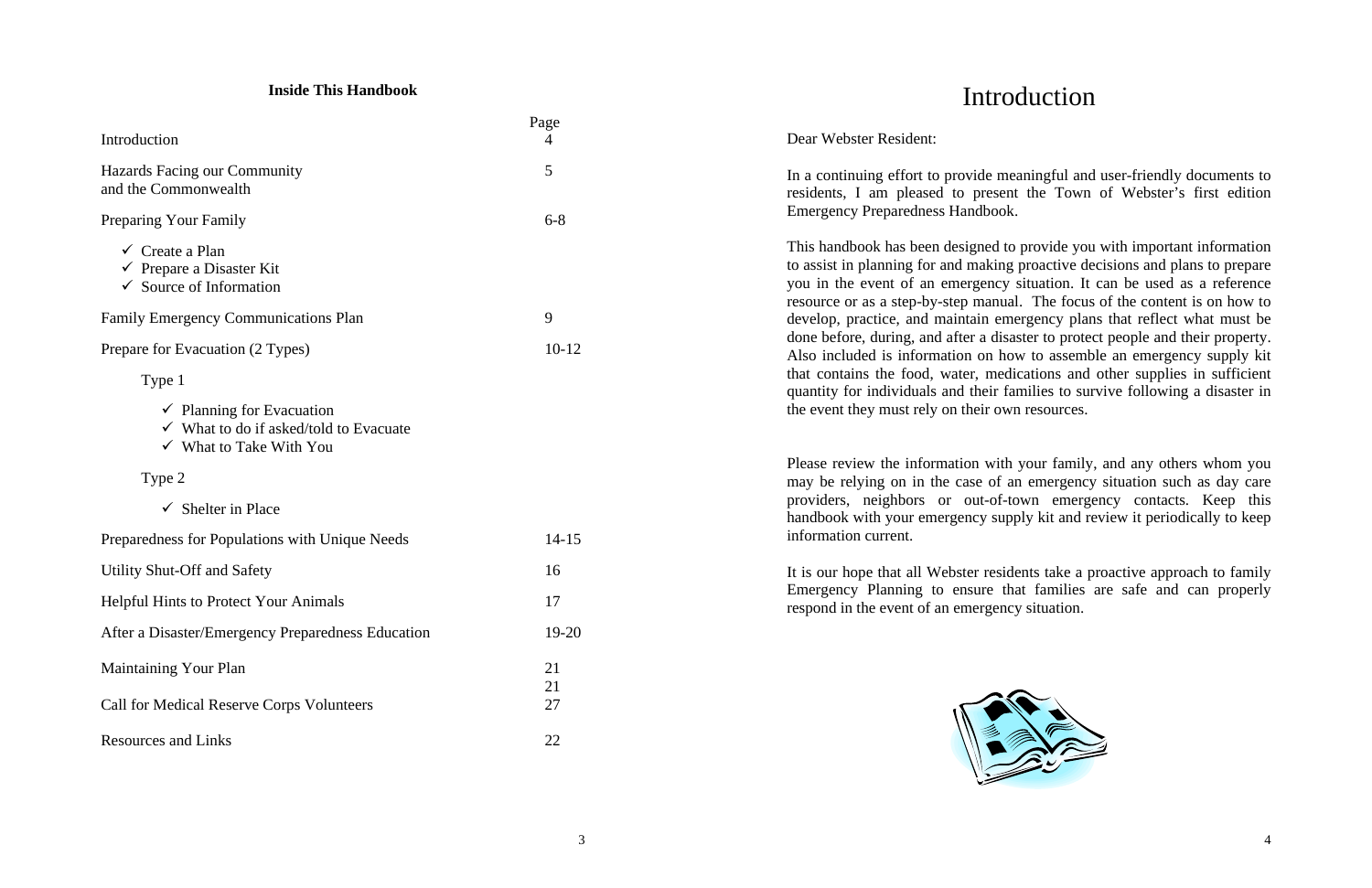## **Hazards Facing Our Community**

The Massachusetts Emergency Management Agency (MEMA) is prepared to coordinate a statewide response to any of the following natural or man-made hazards that may face the Commonwealth. Below is a list of possible hazards that our community may face.

### **Floods**



**Tornadoes** 



**Hurricanes** 



### **Thunderstorms**



### **Winter Storms**



### **Hazardous Material**



# **CREATE A PLAN**

### **BE SURE TO:**

o Assure that your entire family knows and understands your

- plan.
- o Talk about how you will reach each other in different emergencies.
- 

- 1-2 Gallons of water per person, per day should be stored for sanitation and drinking
- Survival Candle
- Waterproof matches
- Blanket

o Think about making an out-of-town family member or friend a point of contact should you get separated for any reason.

# **PREPARE A DISASTER KIT**

Every family should have an "All Hazards" Disaster Supply Kit. Below are some suggestions of items that you may want to include in your kit. Keep items in a waterproof, portable container. Every kit will differ, depending upon what items your family considers essential. Check expiration dates on items and rotate on a regular basis.

## **72 Hour Kit**

- •Sleeping Bag
- Emergency reflective blanket
- Lightweight stove and fuel
- Hand and body warm packs
- Poncho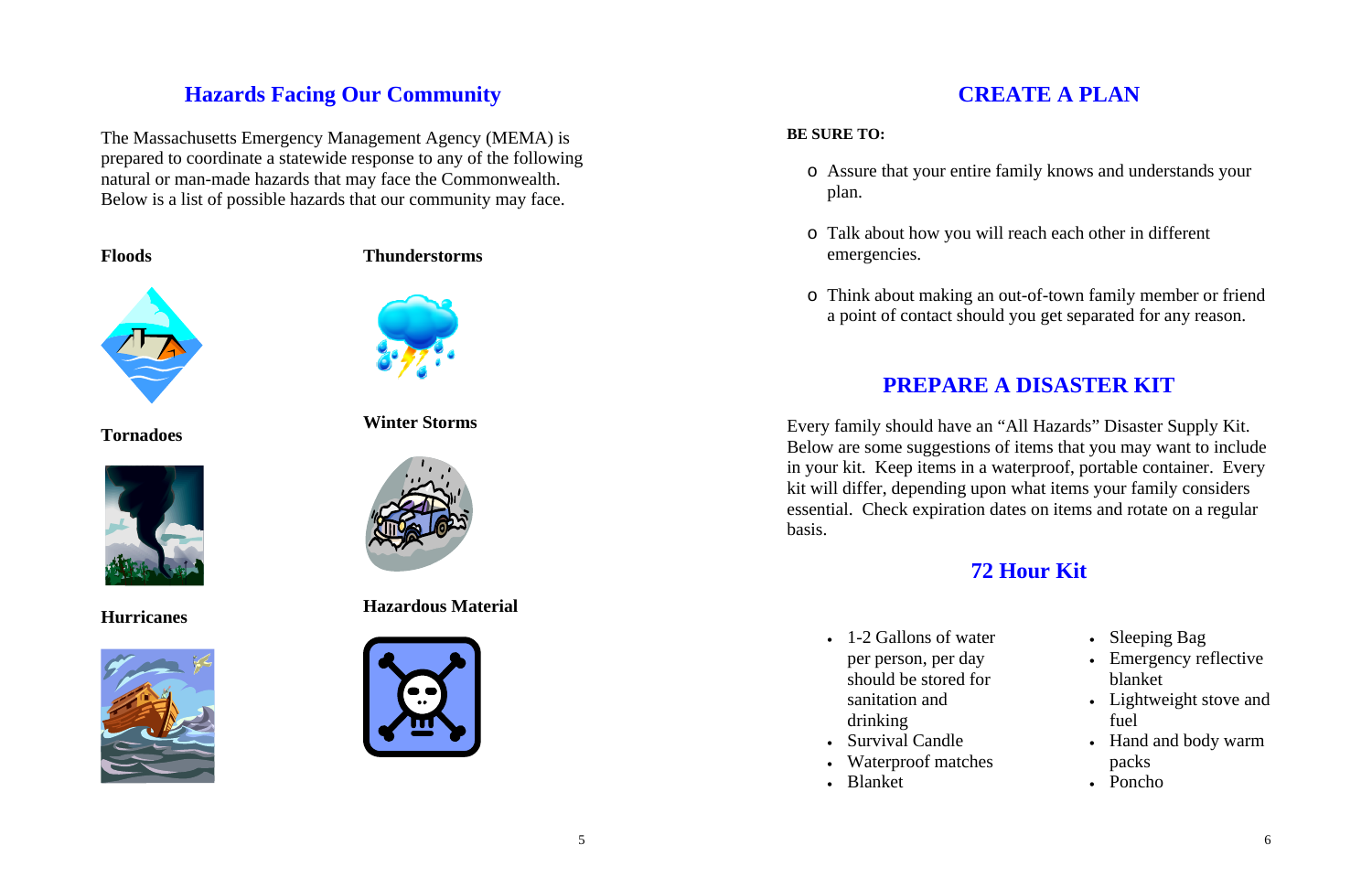- Flashlight with batteries
- Light Stick
- Pocket Knife
- Shovel
- Hatchet or Axe
- Sewing kit
- 50-foot nylon rope
- First Aid
- Communications
- Radio with batteries or radio with alternate power sources
- Whistle with neck cord
- Duct Tape
- Plastic Sheeting
- Medicines
- Personal Comfort kit (include soap, toothbrush and gel, comb, tissue) sanitary napkins, razor), and other needed items
- Extra clothing
- Chlorinated Bleach
- Money. At least \$50 in small bills in your kit. Be sure to include quarters and dimes for phone calls
- • Stress Relievers – Games, books, hard candy, inspirational reading. For children: small toys, paper and pen, favorite security items
- Copies of documents important to your family (such as birth certificates, marriage licenses, wills, insurance forms), phone numbers you might need, credit card information
- • Canned goods and nonperishable foods

**Local Newspapers: Telegram & Gazette Webster Times The Patriot** 

### **Additional items**

| Extra food                                       |
|--------------------------------------------------|
| Extra batteries                                  |
| Camp stove mess kits and other cooking equipment |

# **SOURCES OF INFORMATION**

It is important to stay calm during an emergency.

In the case of an actual emergency the Town of Webster will make available information to all residents through the following media:

### **Town-wide Emergency Notification System – Reverse 911**

This is a phone based notification system that allows the Town to contact residents and notify them of an emergency situation in a relatively quick time frame.

**Webster Cable Access Channels: Channel 11, 12 & 13** 

### **Local Television Stations: WBZ Channel 4**

 **WCVB Channel 5 WHDH Channel 7 WFXT Channel 25** 

**Local Radio Stations: WTAG AM 580** 

 **WSRS FM 96.1** 

**Webster Council on Aging 508-949-3845** 

**NOAA Weather Radio Frequencies (for warnings/alerts) Worcester (162.550) Boston (162.475) Providence (162.400)**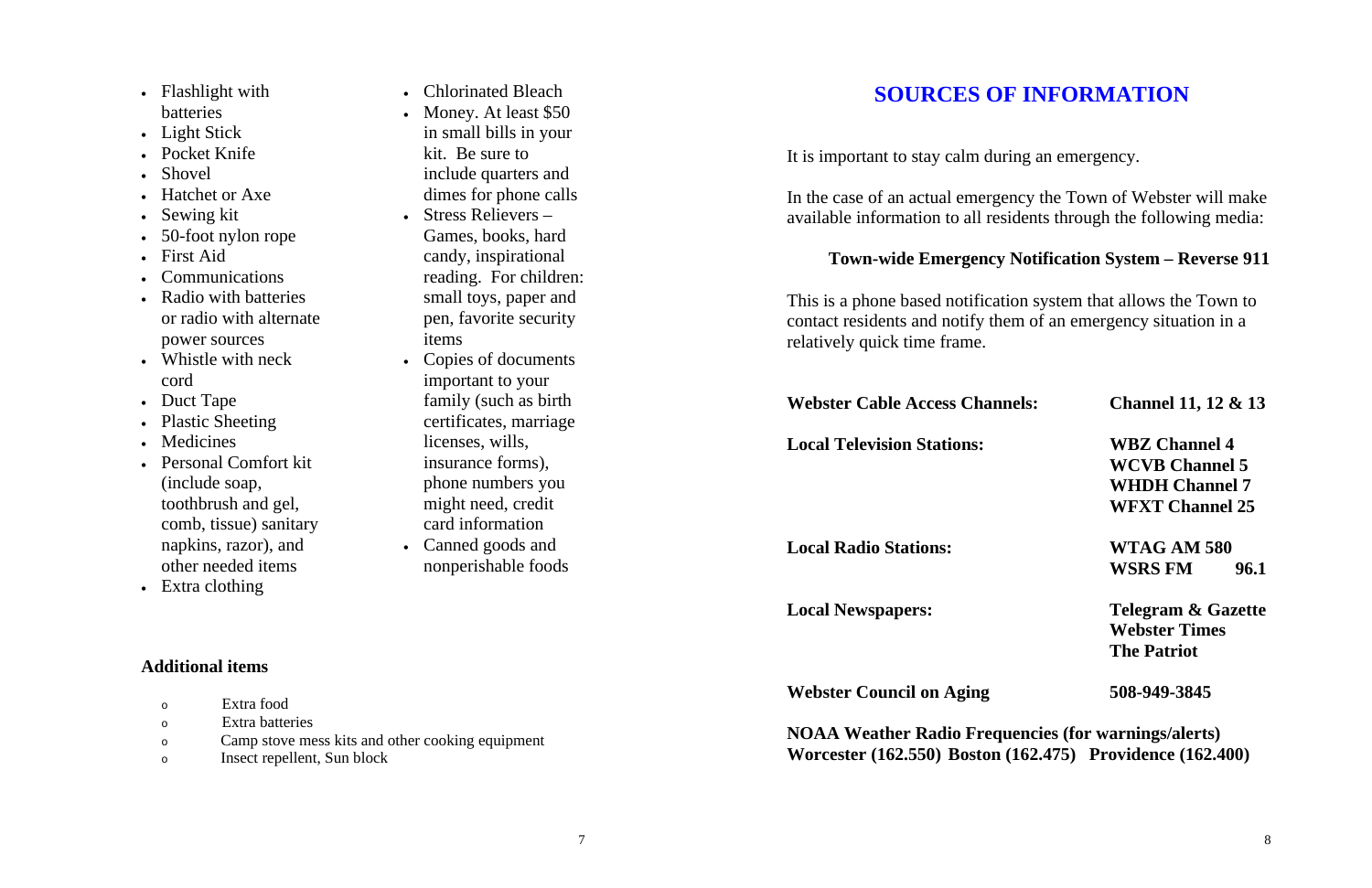## **FAMILY EMERGENCY COMMUNICATIONS PLAN**

Develop a Family Emergency Communications Plan in case family members are separated from one another during an emergency (a real possibility during the day when adults are at work and children are at school). This plan should also address reuniting after the immediate crisis has passed.

Ask an out-of-state relative or a friend to serve as the Family Emergency Communications Plan contact person. During and immediately after a disaster occurs, it is often easier to access a long distance telephone number than a local one. So calling outside a disaster area is usually easier than calling into or within the same area.

Make sure everyone knows the name, address and telephone number of the Family Emergency Communications Plan contact person.

Designate two meeting areas for family members – one within your community (your primary location), and one outside of your community (your alternate location). Sometimes an emergency could impact your neighborhood or small section of the community, so a second location outside of your community would be more accessible to all family members.

Be familiar with the Emergency Plans at your children's school as well as your place of business.

A Family Emergency Communications Plan can help reassure everyone's safety and minimize the stress associated with emergencies.

# **EMERGENCY EVACUATION**

## **PLANNING FOR EVACUATION**

During an emergency, always follow the direction of your local Public Safety Officials to know which evacuation routes and shelters will be utilized during that particular emergency.

If you do not have personal transportation, make arrangements with friends or your local government.

Develop a Family Emergency Communications Plan. (See Pg 9)

As part of your Family Emergency Communications Plan, designate a meeting destination if you have to leave the community. In your planning, consider different scales of evacuation – neighborhood, town, county, etc.

Assemble a Disaster Supply Kit (See Pgs 6 & 7)

Keep your car fueled if evacuation seems likely. Gas stations may be closed during an emergency, or unable to pump gas during power outages.

Know how to shut off your home's electricity, gas and water supplies at main switches and valves. You may want to do so prior to evacuating your home. (See page 15)

After meeting your family needs, check on elderly or disabled neighbors.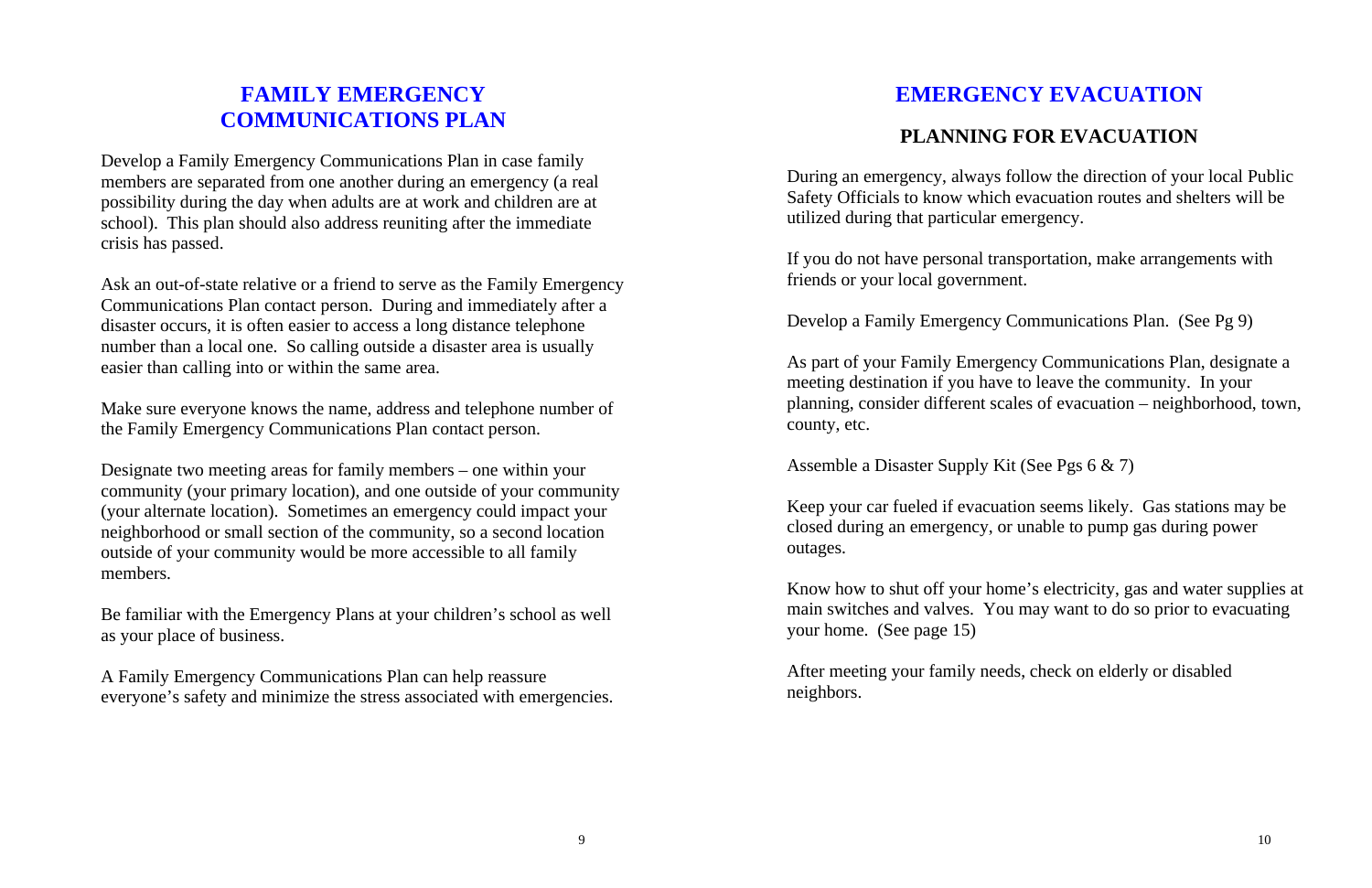# **EVACUATING**

Gather all persons in the house together.

Do not pick up children at their schools, unless instructed to do so. In many cases (such as a chemical spill emergency), school children may be taken to a pre-designated host school outside the impacted area where you may pick them up.

Household members located outside the area, when the emergency occurs, may be advised not to return to their residence or community during an evacuation. They may be directed to a reception center or mass care shelter where you can be reunited.

Do not call your local fire or police departments for information. Emergency workers will need their telephone lines open for emergency use. If you need special help, contact your local Emergency Management Office.

Stay tuned to your Emergency Alert System (EAS) radio stations: WTAG AM 580 or WSRS FM 96.1.

Turn off lights and unnecessary appliances.

If a hard freeze is likely during your absence, take actions needed to prevent damage to water pipes, such as turning off the water main, draining faucets, turning off inside valves for external faucets and opening outside faucets to drain.

Close and lock windows and doors.

If unable to take them with you, shelter your livestock, leaving at least a three-day supply of stored food and water that has been protected from possible contamination.

# **SHELTER –IN-PLACE**

Sheltering-in-place is a standard protective action utilized in emergencies during an accident or event in which hazardous materials have been released into the atmosphere. You may, at some time, be instructed by local officials to "Shelter-in-Place" to reduce your exposure to some type of hazardous materials in the air. The purpose is to create as airtight as possible enclosures to prevent the hazardous material from reaching the enclosure's occupants.

The following are steps to be taken only when instructed to "Shelter-in-Place", not to be completed ahead of time:

You should immediately go indoors. Keep children and pets indoors.

Close and lock all doors and windows. Locking is preferred since it generally ensures that the door or window is shut tight.

Turn off air handling systems such as window fans, kitchen and bath exhaust fans, air conditioners, and other sources of outside air. Shut off clothes dryers and seal exhaust vents with plastic and duct tape.

Close the fireplace flue if it is not in use. (A structure with a burning fire in the fireplace is not a good candidate for sheltering-in-place.)

Seal off any cracks that could cause leakage from the outside such as with a damp towel at door jams.

If you have livestock, shelter them, also. Provide them with stored feed and water from a covered source.

Go to an aboveground room with the fewest windows and doors. (A below ground room during a tornado or hurricane.)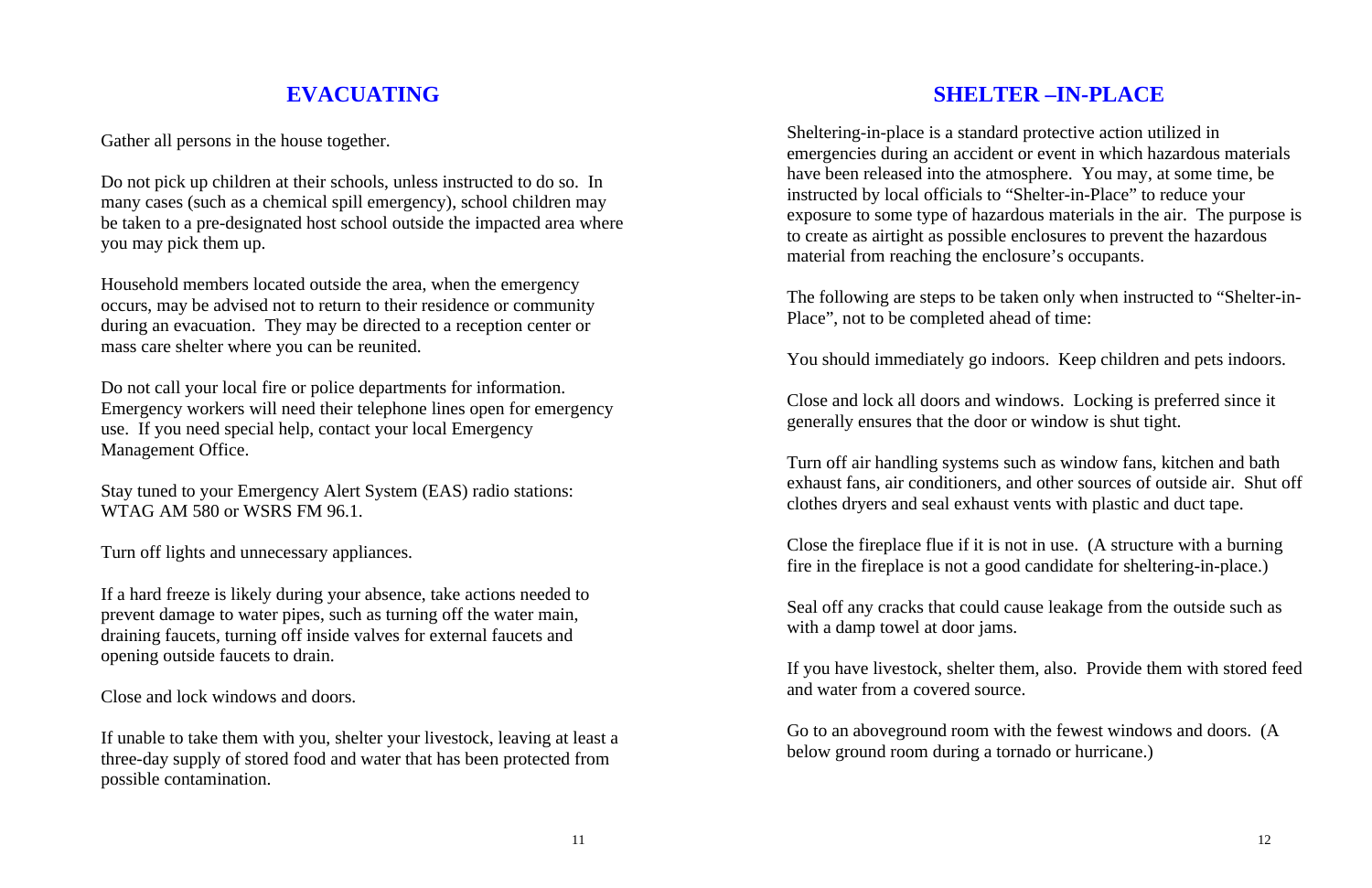If Sheltering-in-Place is recommended during school hours, children will be sheltered in their school building and cared for by school personnel. When the emergency is over, you will be directed where and when to pick them up.

## **TRAVELING WHEN SHELTERING-IN-PLACE IS ORDERED**

If you are traveling in a motor vehicle, close the windows and air vents. Turn off the heater and air conditioner. Keep the radio tuned to an Emergency Alert System (EAS) station for the official messages and instructions.

Create a disaster supply kit. Depending upon your needs, you may want to include extra eyeglasses, hearing aid batteries, wheel chair batteries, oxygen, the style and serial number of your medical devices, a list of your medications, including dosage, a list of your allergies, medical insurance information and medical cards. If you utilize a manual wheelchair, include heavy gloves to help make your way over glass and debris. (See pgs  $6 \& 7$ )

Go inside a nearby building. If none is available, leave the area immediately.

Stay inside your vehicle or building until officials say otherwise.

Do not use your telephone unless in need of special assistance.

Do not call '911' unless it is a true emergency.



## **PREPAREDNESS FOR POPULATIONS WITH UNIQUE NEEDS**

For many of the citizens in Massachusetts who have physical, medical, sensory or cognitive disabilities, as well as the elderly and other populations with unique needs, emergencies can present real challenges.

Make an Emergency Plan. Create a Family Emergency Communications Plan. (See page 11). If you receive regular support services from a provider or Personal Care Attendant (PCA), speak with them about their disaster plans and their services during times of emergency. Work with them to identify back-up services.

Complete a Personal Assessment of what you can do for yourself and what assistance you may need to face the challenges of an emergency. Consider the environment during and after an event, your capabilities, and possible barriers.

Create a 'Personal Support Network' or 'Self-Help Team' who can help identify and acquire resources, and assist you before, during and after the emergency. Your Team should include roommates, relatives, friends, neighbors and co-workers because disasters might strike when you are at home, school, the workplace, a volunteer site, or wherever you spend a lot of time.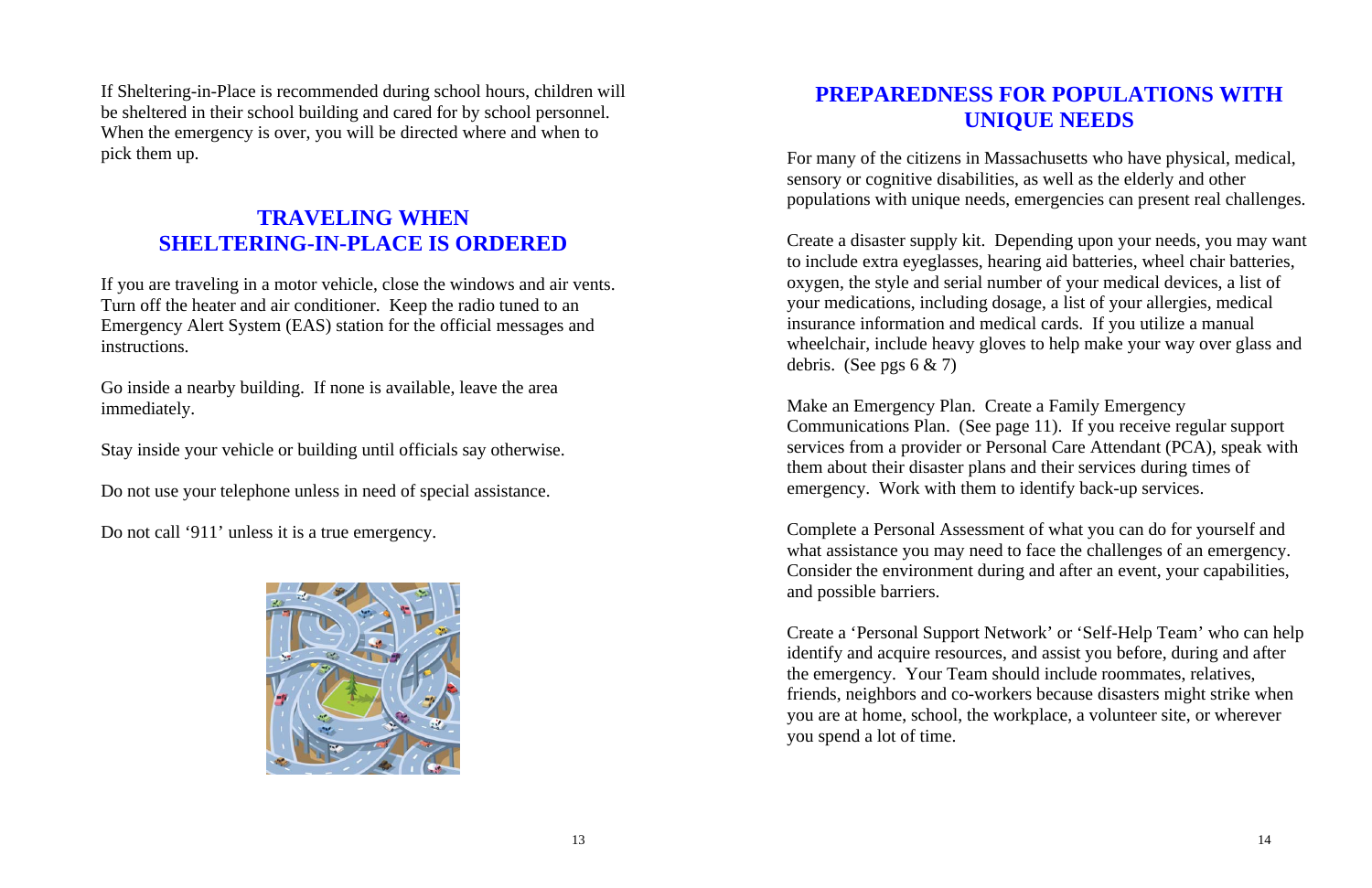Teach others on your Team to operate any special equipment you might utilize, as well as where you keep your emergency supplies.

If asked to evacuate, inform your Team where you are staying, because it may not always be the first choice in your Plan. (A public shelter, relative, friend, hotel, etc).

Find the location of the main utility cutoff valves and switches in your home, and learn how and when to disconnect them during an emergency, either by yourself or with a Team member. (See page 16)

Wear medical alert tags or bracelets to help identify your disability or health condition.

Label any special equipment including wheel chairs, walkers or canes with your contact information.

Most individuals who normally live independently should be able to function well at a universal public shelter. Individuals requiring higher levels of medical support or assistance might be transferred to a higherlevel care shelter where they can receive a higher level of support.

While at a shelter, please ask disaster personnel for any accommodation you may require.

# **UTILITY SHUT-OFF AND SAFETY**

In the event of a disaster, you may be instructed to shut off the utility service at your home. Below is some general guidance for shutting off utility service. You should modify the information provided to reflect your shut off requirements as directed by your utility company.

## **Natural Gas**

Natural gas leaks and explosions are responsible for a significant number of fires following disasters. It is vital that all household members know how to shut off natural gas.

If you smell gas or hear a blowing or hissing noise, open a window and get everyone out quickly. Turn off the gas, using the outside main valve if you can, and call the gas company from a neighbor's home.

**CAUTION** – If you turn off the gas for any reason, a qualified professional must turn it back on. NEVER attempt to turn the gas back on yourself.

## **Electricity**

Electrical sparks have the potential of igniting natural gas if it is leaking. It is wise to teach all responsible household members where and how to shut off the electricity. Locate your electrical circuit box. Teach all responsible household members how to shut off the electricity to the entire house.

FOR YOUR SAFETY: Always shut off all individual circuits before shutting off the main circuit breaker.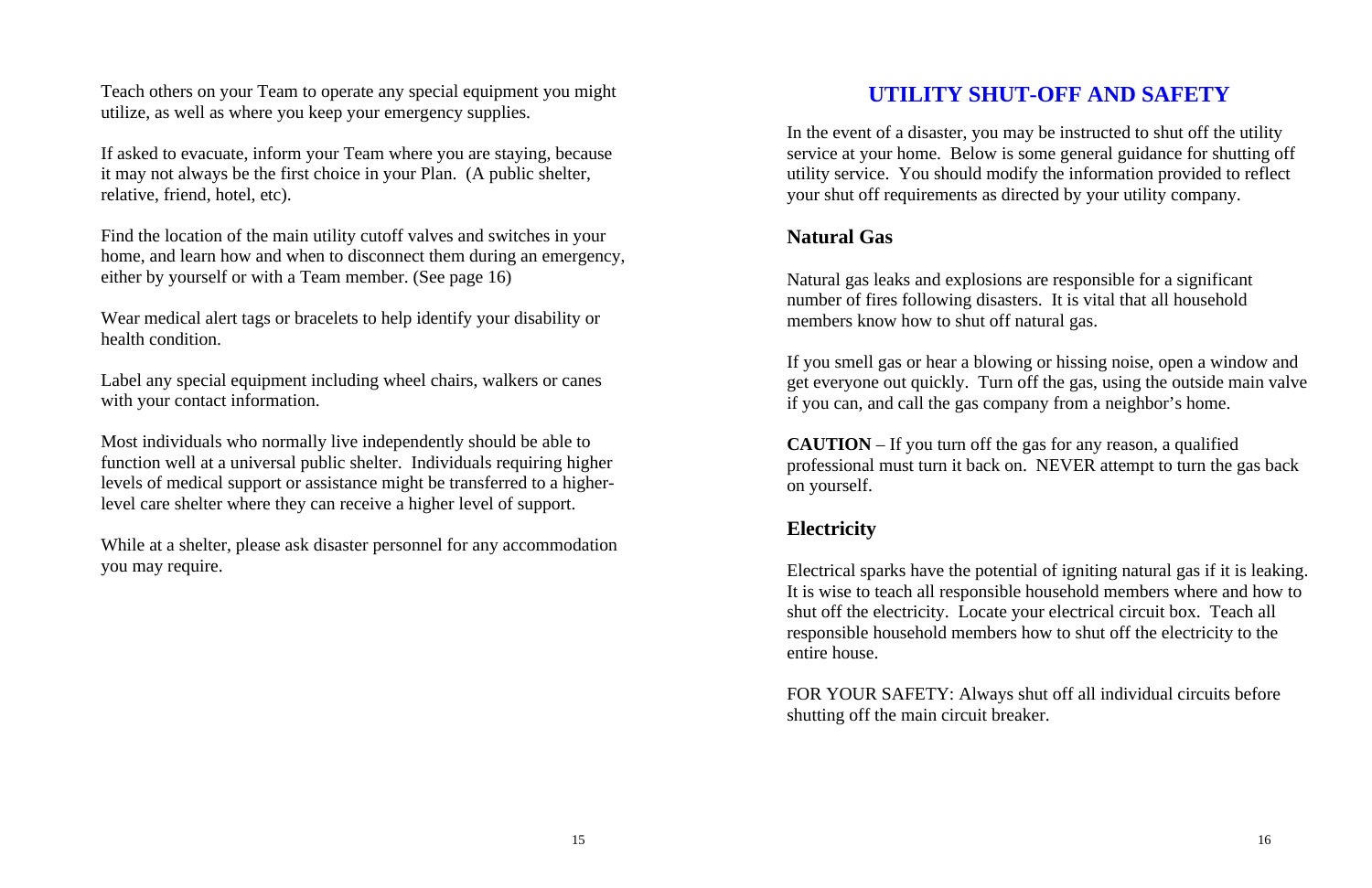# **PROTECTING YOUR ANIMALS**

Taking your pets along is the most important thing individuals or families can do for their animals during an evacuation. Pets left behind can be injured, lost or killed during an emergency, or in its aftermath. Pet owners should include their animals in their Family Disaster Planning, before a disaster threatens.

Prepare an emergency kit for your pets. Include a photo of yourself with your pet, collars and leashes, a three-to-five-day supply of food, a can opener, bottles of water, bowls, litter boxes and plastic bags, and a week's supply of medications (with instructions) that your pet may be taking (in case you and your pet are separated).

Have copies of your pets' vaccinations, medical records and prescriptions and your veterinarian's phone number.

Typically, only service animals are allowed inside a public shelter, although in Massachusetts, the State of Massachusetts Animal Response Team (SMART) has made great strides in creating 'pet-friendly' sheltering options. Contact your Local Emergency Management Director regarding community animal policies at shelters, as well as other options you may have for sheltering your pets during an emergency.

Make plans ahead of time to take your pet to stay at relatives, friends or a kennel outside the affected area.

Know the locations of pet-friendly hotels and motels.

Prepare a list of boarding facilities and veterinarians who could shelter your animals in an emergency; include 24-hour phone numbers.

Ask local animal shelters if they provide emergency shelter or foster care for pets in a disaster. Animal shelters may be overburdened caring for the animals they already have, as well as those displaced by a disaster, so this should be your last resort.

Make sure your pets wear collars with current license and rabies tags, and identification tags that include information on where you will be staying during the emergency.

Use a pet carrier for each of your pets to make transportation easier.

Birds should be transported in a secure travel cage or carrier. During warm weather, carry a plant mister to mist the birds' feathers periodically. Do not put water inside the carrier during transport. Provide a few slices of fresh fruits and vegetables with high water content. Have a photo and leg band for identification. If the carrier does not have a perch, line it with paper towels and change them frequently. Try to keep the carrier in a quiet area. Do not let the birds out of the cage or carrier.

Exotic and dangerous pets are generally dealt with on a case-by-case basis in order to ensure that they are handled, transported and cared for by properly trained personnel and at an appropriate facility. For the safety of their animals, owners of these pets should have advanced planning preparations ready for their pet's special needs.

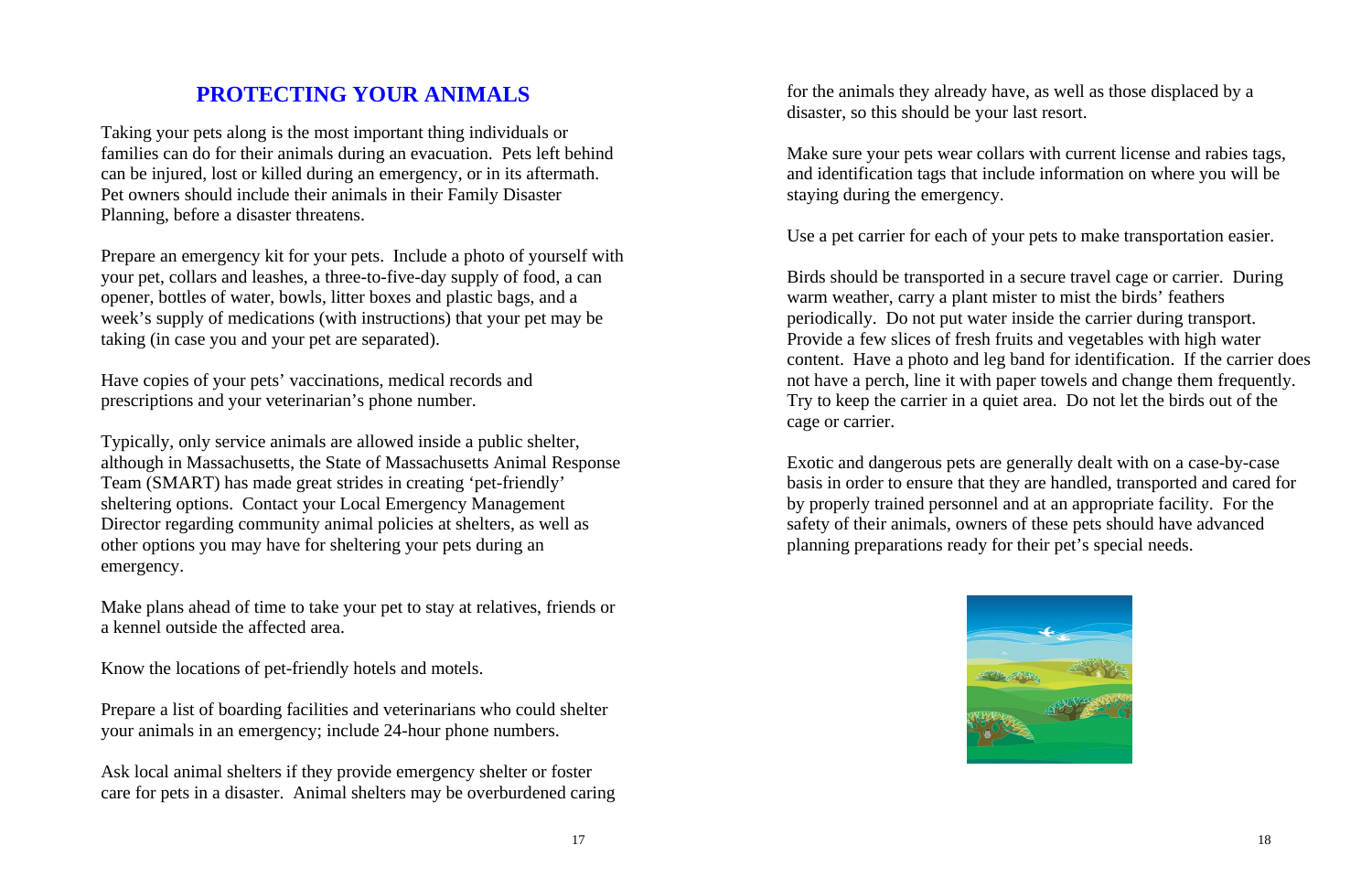# **AFTER A DISASTER**

### **Assessment and Clean-up**

If you have been evacuated, do not return to your home until you have been directed to do so by state or local officials.

Keep tuned to local Media for information about such things as caring for your household, where to find medical help, and applying for financial assistance.

Do not become a spectator. Unnecessary travel into the impacted areas could hinder the efforts of Public Safety officials.

Drive only when and where necessary. Streets may be filled with debris or flooded. Closed roads are for your protection, in that they may be weakened and could collapse.

Upon returning, do not turn on any electronic equipment until the electricity has been safely restored.

Be sure to check all electronic equipment for water damage. If you are uncertain, throw them away. It is better to be safe than risk electrocution.

Watch for loose or dangling power lines. Assume any downed wire is a live wire! Be careful when clearing fallen trees with a chainsaw.

If there is structural damage to your home or downed trees in the yard, use care.

If Public Safety officials determine it is safe, open doors and windows to ventilate your home.

water supply.

- Limit your use of the telephone, utilizing it only for emergency calls.
- Use bottled water until local officials have determined the safety of the
- Guard against spoiled food. If the power was disrupted, food in the refrigerator may have spoiled. Freezers can keep food for several days,
	-
	-
- For specific assessment and clean-up remedies, contact the appropriate

if unopened.

Do not refreeze food once it begins to thaw.

Use generators outdoors, in well ventilated areas.

Town of Webster Departments.

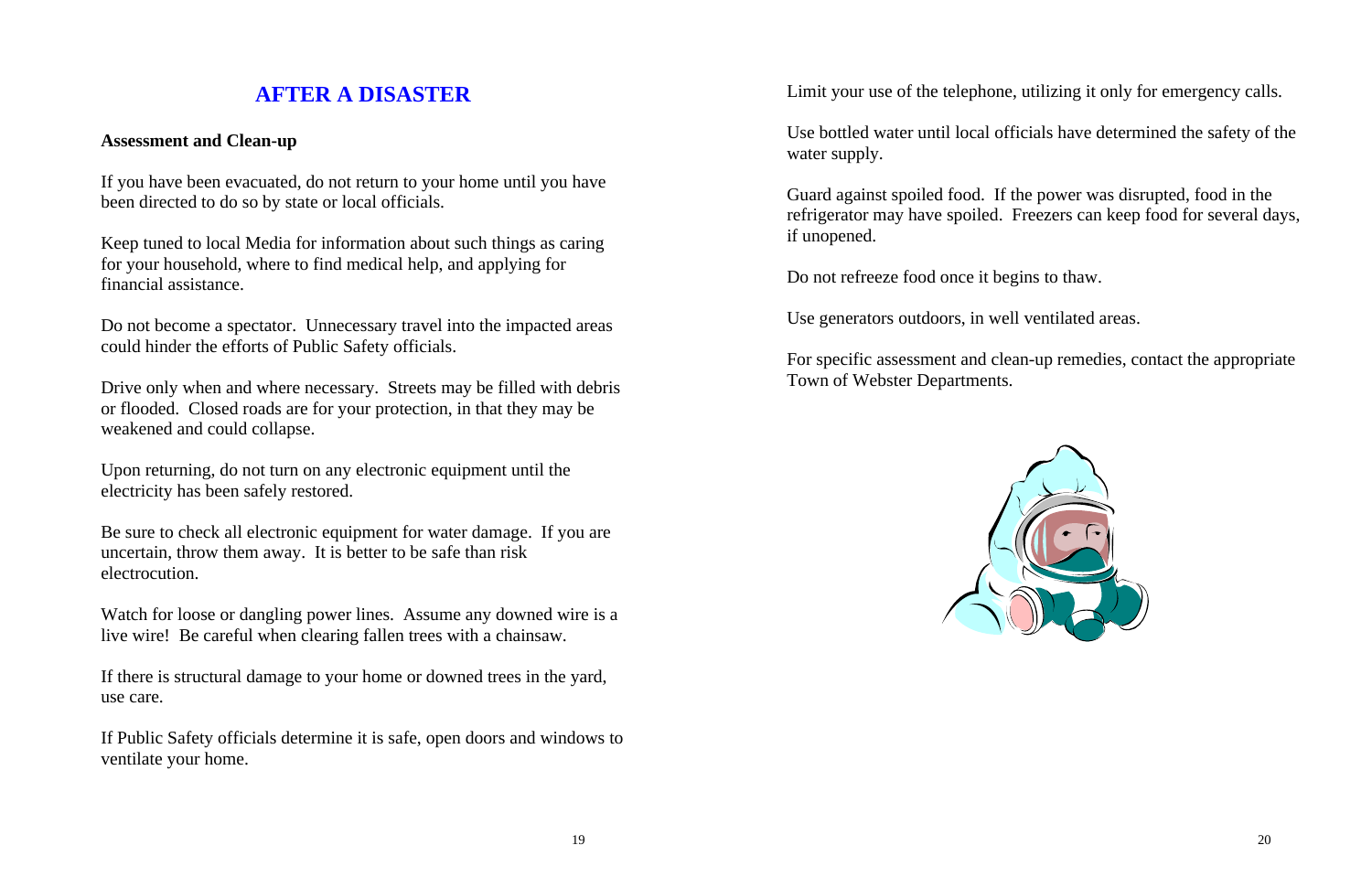|                                 | nagement Agency www.mass.gov/mema |
|---------------------------------|-----------------------------------|
| ety & Security                  | <u>www.mass.gov/eops</u>          |
| rity                            | <u>www.dhs.gov</u>                |
| nt Agency                       | <u>www.fema.gov</u>               |
|                                 | www.Ready.gov                     |
|                                 | www.redcross.org                  |
|                                 | www.nws.noaa.gov                  |
|                                 | <u>www.nhc.noaa.gov</u>           |
| Public Health                   | <u>www.mass.gov/dph</u>           |
| <b>Response Team</b>            | www.smart-mass.org                |
| nse Team (CERT)<br>$\alpha$ rt/ |                                   |

# **MAINTAIN YOUR PLAN**

Once you and your family have developed your plan, you need to practice and maintain it. For example, ask questions to make sure your family remembers meeting places, phone numbers, and safety rules. Conduct drills and create theoretical scenarios and see how family members respond.

**Do not wait for a disaster or emergency to occur. Plan and prepare now so that when an unplanned disaster or emergency does occur, you and your family will be ready.** 

## **EMERGENCY PREPAREDNESS EDUCATION**

### **Community Emergency Response Teams (CERT)**

The Community Emergency Response Team (CERT) Program educates people about disaster preparedness for hazards that may impact their area and trains them in basic disaster response skills, such as fire safety, light search and rescue, team organization, and disaster medical operations. Using the training learned in the classroom and during exercises, CERT members can assist others in their neighborhood or workplace following an event when professional responders are not immediately available to help. CERT members also are encouraged to support emergency response agencies by taking a more active role in emergency preparedness projects in their community.

Community Emergency Response https://www.citizencorps.gov/cert/

## **RESOURCES/LINKS**

### **ONLINE RESOURCES**

Massachusetts Emergency Man

Executive Office of Public Safe

Department of Homeland Security

Federal Emergency Management

Are you Ready?

American Red Cross.

National Weather Service

National Hurricane Center

Massachusetts Department of P

State of Massachusetts Animal

Guide to Massachusetts State Services http://www.sec.state.ma.us/cis/ciscig/guide.html